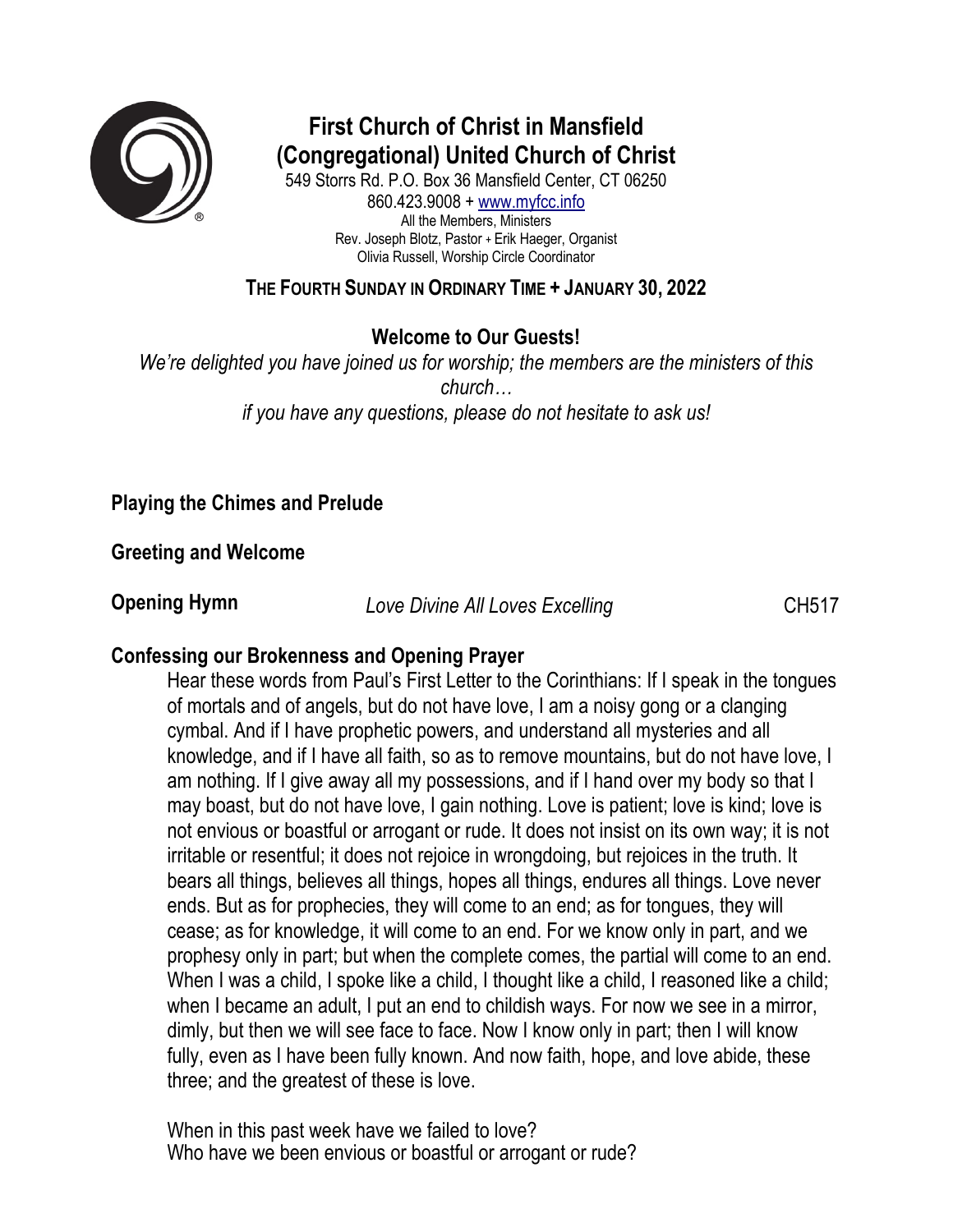**O God of all the prophets, you knew us and chose us before you formed us in the womb. Fill us with faith that speaks your word, hope that does not disappoint, and love that bears all things for your sake, until that day when we shall know you fully, even as we are known by you. Amen.**



**Gospel** Luke 4:21-30

Then Jesus began to say to them, "Today this scripture has been fulfilled in your hearing." All spoke well of him and were amazed at the gracious words that came from his mouth. They said, "Is not this Joseph's son?" He said to them, "Doubtless you will quote to me this proverb, 'Doctor, cure yourself!' And you will say, 'Do here also in your hometown the things that we have heard you did at Capernaum.'" And he said, "Truly I tell you, no prophet is accepted in the prophet's hometown. But the truth is, there were many widows in Israel in the time of Elijah, when the heaven was shut up three years and six months, and there was a severe famine over all the land; yet Elijah was sent to none of them except to a widow at Zarephath in Sidon. There were also many lepers in Israel in the time of the prophet Elisha, and none of them was cleansed except Naaman the Syrian." When they heard this, all in the synagogue were filled with rage. They got up, drove him out of the town, and led him to the brow of the hill on which their town was built, so that they might hurl him off the cliff. But he passed through the midst of them and went on his way.

**Reflection** The Rev. Joseph Blotz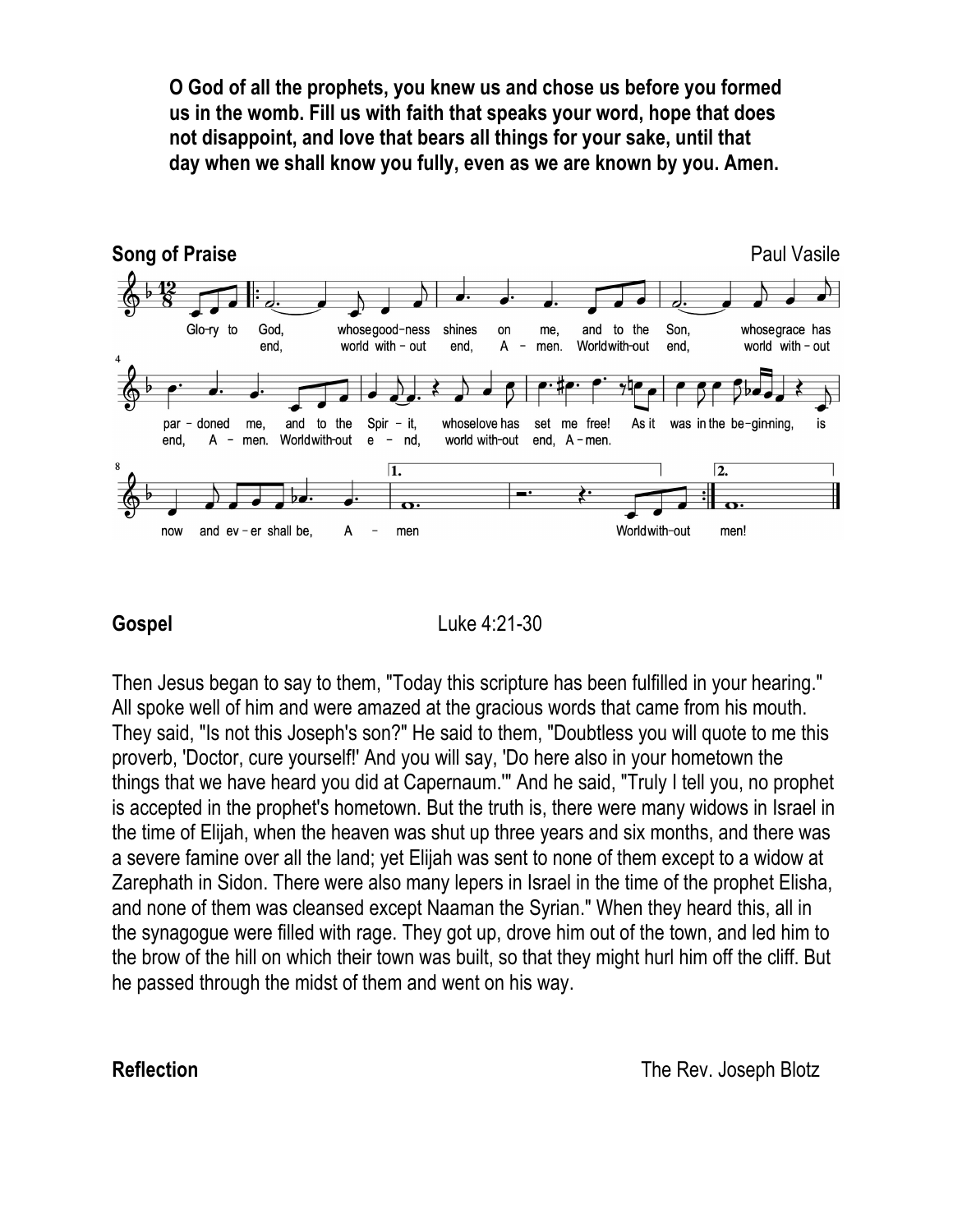### **The Prayers of the People and the Prayer of Jesus**

For the Church: that we may grow in faith, hope, and love, and help others to discover the joy of these virtues

For a greater awareness of our responsibility to be stewards of God's creation: that God will help us understand the interconnectedness of life and work to preserve the health of the air, water, and land that God has created

For all who are recovering from disasters: that God will help the people of Tonga, speed the assistance that they need, and give them strength and courage

For peace: that the Spirit will inspire world leaders to resolve differences through dialogue and reduce tensions in Eastern Europe to avoid violence

For all who will be participating in the Olympic games: that God will guide them safely to their destinations, preserve them from illness, and help them to perform well

For all who are called to be prophets: that God will give them a clear insight into the truth, the strength to endure rejection and suffering, and convincing words to touch hearts about injustice and lack of love

For renewal and deepening of love: that the Spirit of God will help us to love one another as God has loved us

For all who are ill: that God's Spirit will strengthen and restore them, protect the human family from additional waves of the pandemic, inspire all who are researching cures, and strengthen all who are caring for the sick

*Please pray the Prayer of Jesus in whatever language is most comfortable for you. The following are offered as examples…*

> **Our Father/Mother/Creator, who art in heaven, hallowed be thy name. Thy kingdom come. Thy will be done on earth, as it is in heaven. Give us this day our daily bread, and forgive us our debts/sins/trespasses, as we forgive our debtors/those who sin/trespass against us. And lead us not into temptation, but deliver us from evil.**  For thine is the kingdom, and the power, and the glory, forever. Amen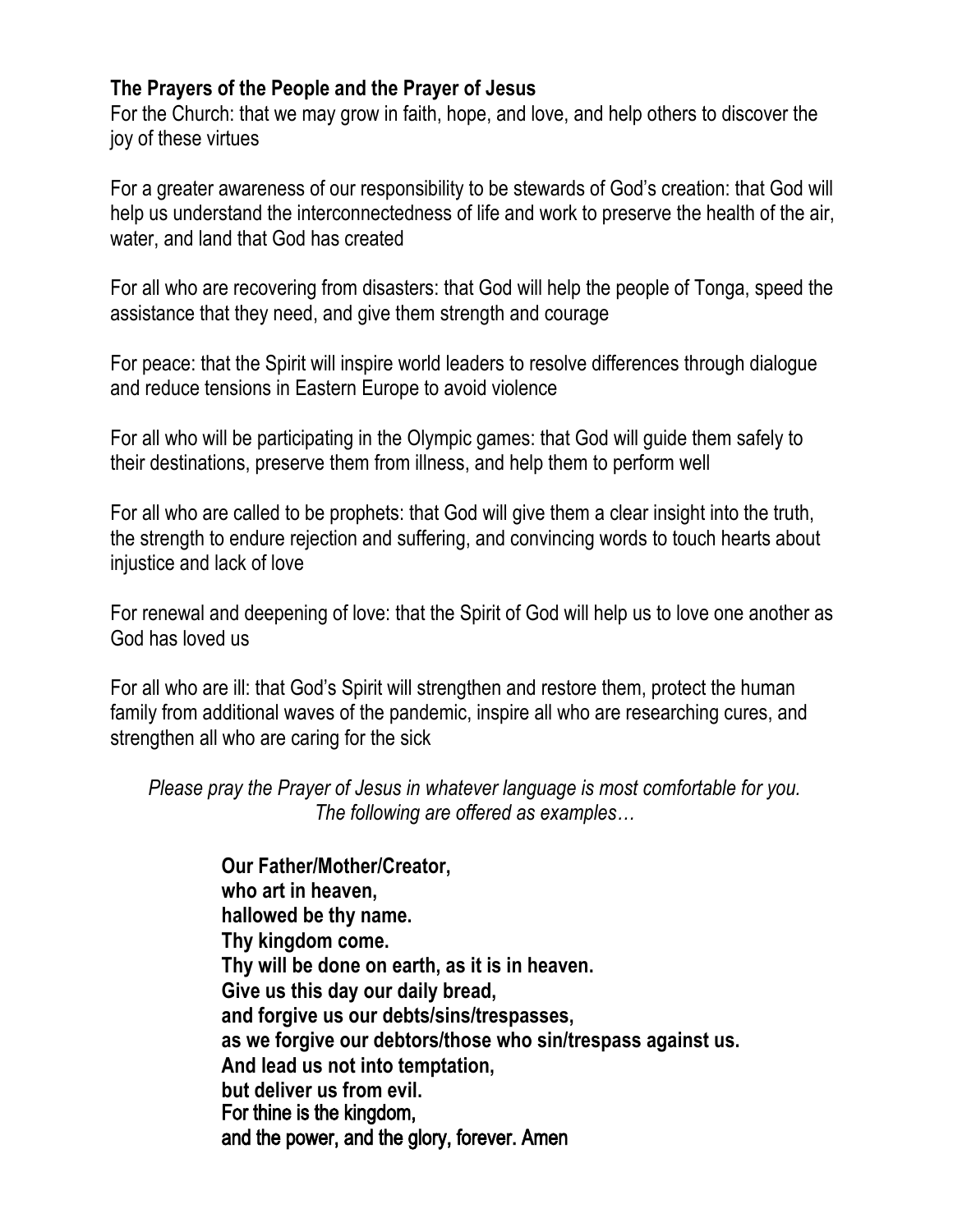# **Musical Offering** "Love" from Chime Suite Lynn Hollander First Church Music Ministry

*Offerings may be placed in passed plates, mailed to: First Church of Christ in Mansfield UCC. Box 36. Mansfield Center, CT 06250, or given online at www.myfcc.info*





#### **Prayer of Dedication**

**Living God, your radiance shines in the beauty of creation. May our offerings support the work of this church, lifting up your hope and new life in our community. We dedicate ourselves to serving you through Jesus, the Light of the World. Amen.**

**Benediction**